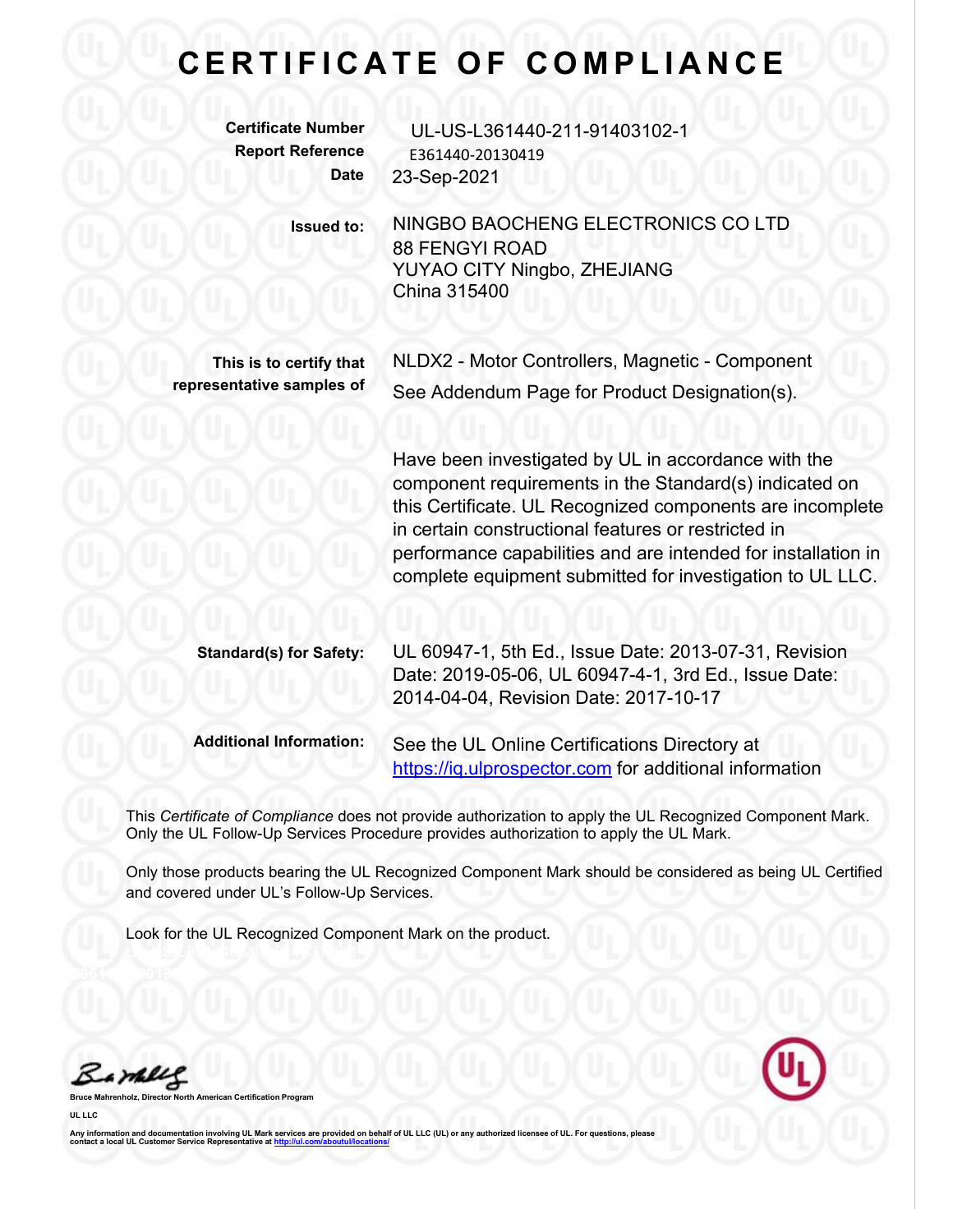## **C E R T I F I C A T E O F C O M P L I A N C E**

**Certificate Number** UL-US-L361440-211-91403102-1<br>Report Reference F361440-20130419 **Report Reference** E361440-20130419 **Date** 23-Sep-2021

This is to certify that representative samples of the product as specified on this certificate were tested according to the current UL requirements and the current UL requirements

| <b>Model</b>                                                                                                                                                                                                                                                                                                     | <b>Category Description</b> |
|------------------------------------------------------------------------------------------------------------------------------------------------------------------------------------------------------------------------------------------------------------------------------------------------------------------|-----------------------------|
| Magnetic, Relay, Cat. No. BS6, followed by -5, -6, -9, -<br>12, -18, -24, -48, followed by A, followed by S, followed<br>by T, followed by -P, maybe followed by H.                                                                                                                                              | Motor controllers           |
| Magnetic, Relay, Cat. No. NB90, followed by 1, 2, 3, 4 or<br>blank, followed by E or blank, followed by L or blank,<br>followed -5, -6, -9, -12, -15, -18, -24, -48, -110, -AC24, -<br>AC120, -AC220, -AC240, -AC277, followed by S or D,<br>followed by -S, followed by C, A or B., followed by M4 or<br>Blank. | Motor controllers           |

Barbles



**Bruce Mahrenholz, Director North American Certification Program**

**UL LLC**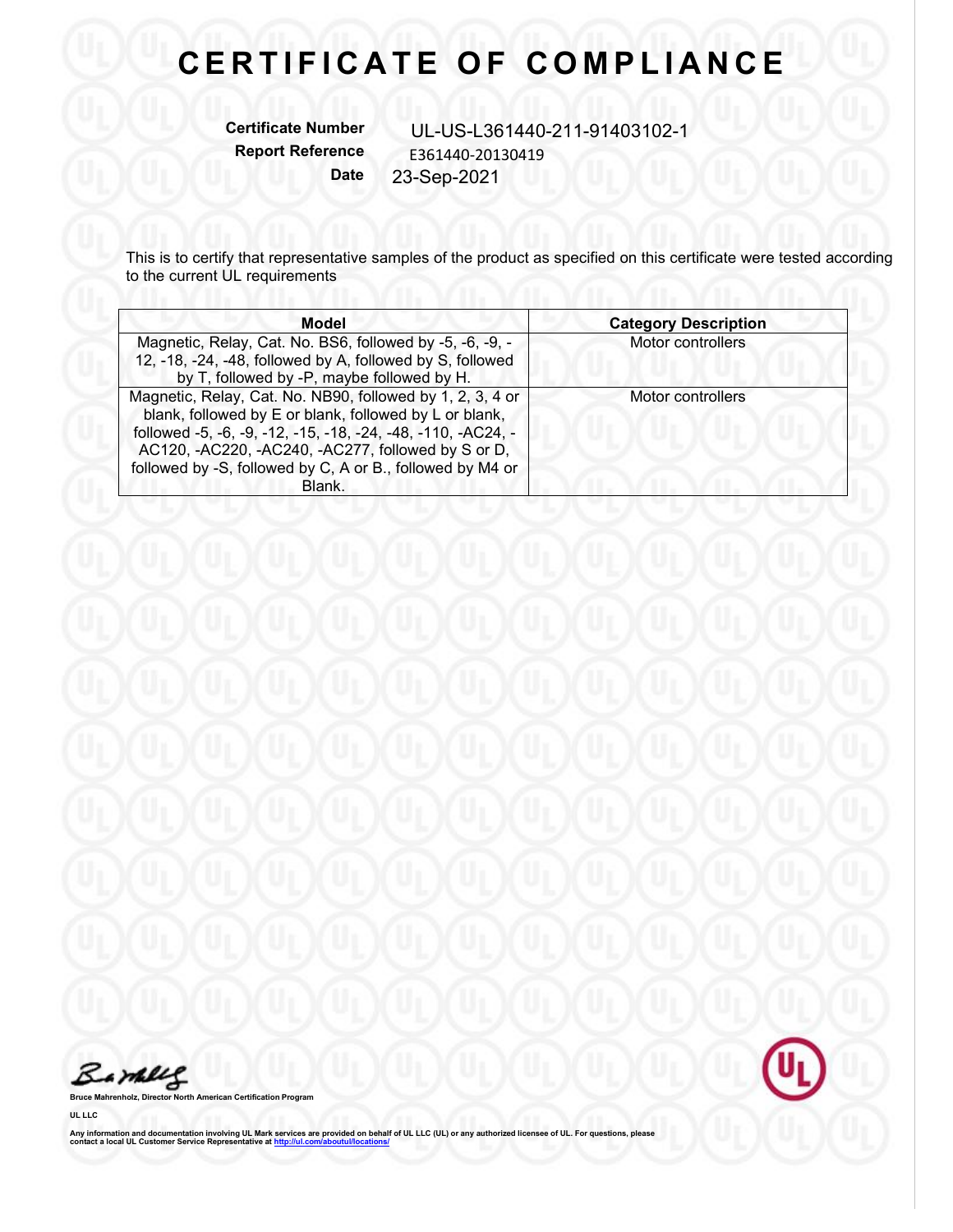## $E$  **CERTIFICATE OF COMPLIANCE**

**Certificate Number** UL-CA-L361440-511-91403102-1 **Report Reference** E361440-20130419 **Date** 23-Sep-2021

> **Issued to:** NINGBO BAOCHENG ELECTRONICS CO LTD 88 FENGYI ROAD YUYAO CITY Ningbo, ZHEJIANG China 315400

**This is to certify that representative samples of** NLDX8 - Motor Controllers, Magnetic Certified for Canada - **Component** 

See Addendum Page for Product Designation(s).

Have been investigated by UL in accordance with the component requirements in the Standard(s) indicated on this Certificate. UL Recognized components are incomplete in certain constructional features or restricted in performance capabilities and are intended for installation in complete equipment submitted for investigation to UL LLC.

**Standard(s) for Safety:** CSA C22.2 NO. 60947-1-13, 2nd Ed., Issue Date: 2013-07- 31, CSA C22.2 NO. 60947-4-1-14, 2nd Ed., Issue Date: 2014-04-04

**Additional Information:** See the UL Online Certifications Directory at <https://iq.ulprospector.com> for additional information

This *Certificate of Compliance* does not provide authorization to apply the UL Recognized Component Mark. Only the UL Follow-Up Services Procedure provides authorization to apply the UL Mark.

Only those products bearing the UL Recognized Component Mark should be considered as being UL Certified and covered under UL's Follow-Up Services.

Look for the UL Recognized Component Mark on the product.

Bambles

**Bruce Mahrenholz, Director North American Certification Program**

**UL LLC**